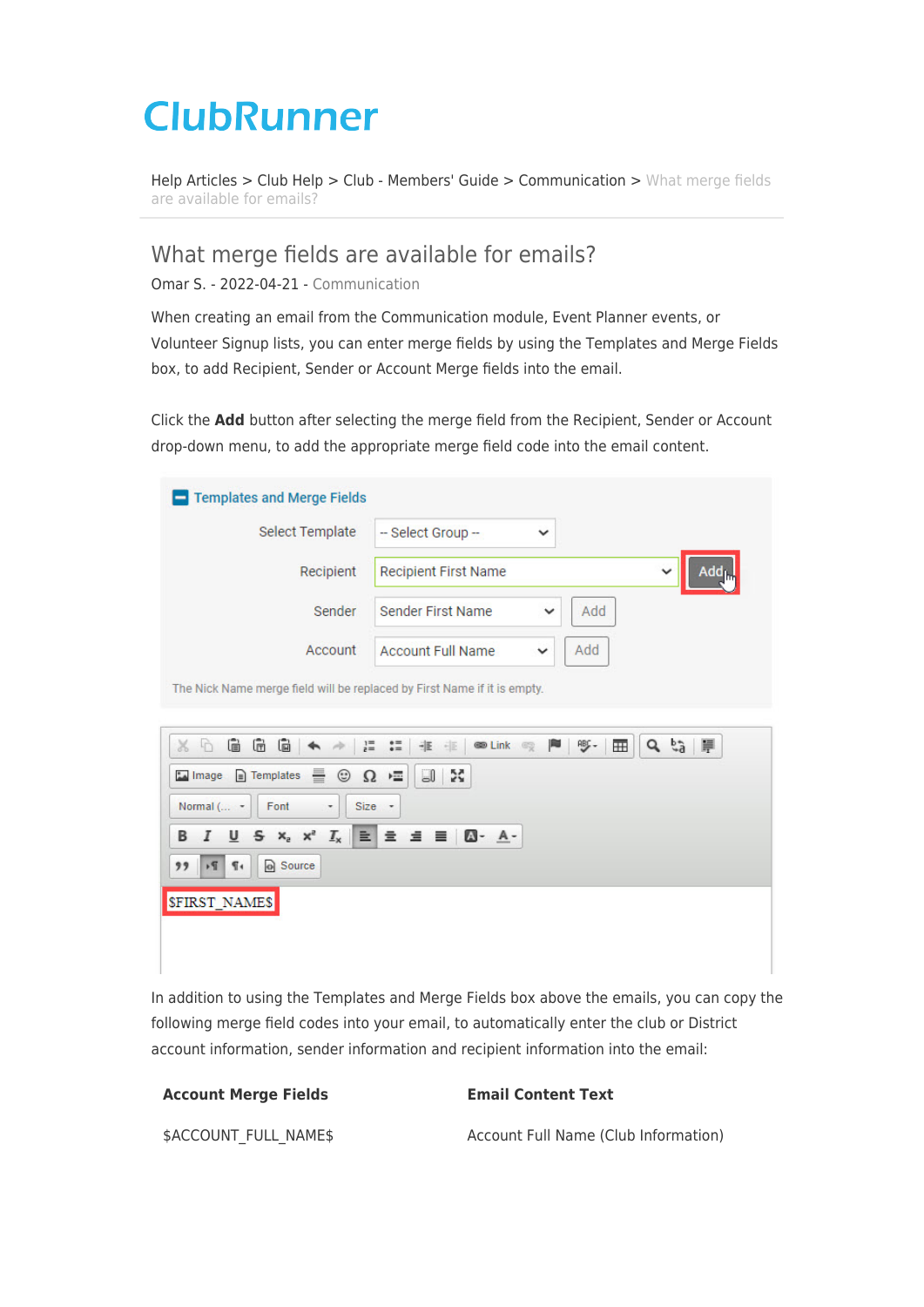| \$ACCOUNT SHORT NAME\$        | Account Short Name (Club Information)       |
|-------------------------------|---------------------------------------------|
| \$ACCOUNT_HOME_PAGE\$         | Account Homepage URL                        |
| \$ACCOUNT FORMATTED ADDRESS\$ | Account Full Address (Club Mailing Address) |
| \$ACCOUNT_COUNTRY\$           | <b>Account Country</b>                      |
| \$ACCOUNT_ADDRESS\$           | Account Address Line 1                      |
| \$ACCOUNT_ADDRESS_2\$         | <b>Account Address Line 2</b>               |
| \$ACCOUNT_ADDRESS_3\$         | Account Address Line 3                      |
| \$ACCOUNT_CITY\$              | <b>Account City</b>                         |
| \$ACCOUNT_STATE\$             | <b>Account State or Province</b>            |
| \$ACCOUNT_ZIP\$               | Account Zip or Postal Code                  |
| \$ADMIN_LOGO_DARK_LARGE\$     | Account Dark Logo (Large)                   |
| \$ADMIN_LOGO_DARK_SMALL\$     | Account Dark Logo (Small)                   |
| \$ADMIN LOGO LIGHT LARGE\$    | Account Light Logo (Large)                  |
| \$ADMIN LOGO LIGHT SMALL\$    | Account Light Logo (Small)                  |

| <b>Sender Merge Fields</b>        | <b>Email Content Text</b> |
|-----------------------------------|---------------------------|
| <b>\$SENDER FIRST NAME\$</b>      | Sender First Name         |
| <b>\$SENDER NICK NAME\$</b>       | Sender Nick Name          |
| <b>\$SENDER MIDDLE NAME\$</b>     | Sender Middle Name        |
| <b>\$SENDER LAST NAME\$</b>       | Sender Last Name          |
| <b>\$SENDER SHORT CLUB NAME\$</b> | Sender Account Short Name |
| <b>\$SENDER FULL CLUB NAME\$</b>  | Sender Account Full Name  |

| <b>Recipient Merge Fields</b> | <b>Email Content Text</b>   |
|-------------------------------|-----------------------------|
| <b>STITLES</b>                | Recipient Title             |
| \$FIRST NAME\$                | <b>Recipient First Name</b> |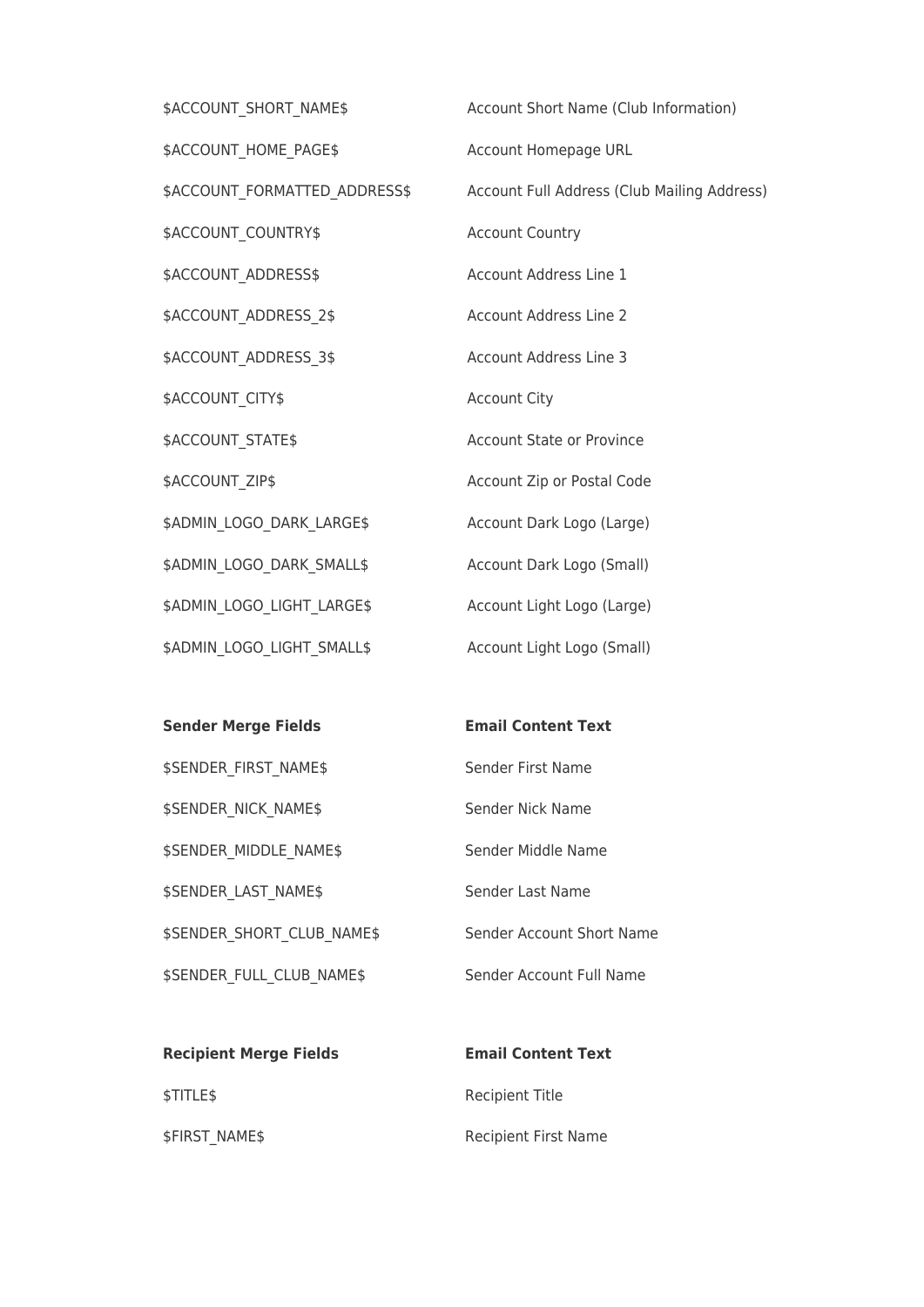| \$NICK_NAME\$                | Recipient Nick Name                           |
|------------------------------|-----------------------------------------------|
| \$MIDDLE NAME\$              | Recipient Middle Name                         |
| \$LAST_NAME\$                | <b>Recipient Last Name</b>                    |
| \$SUFFIX\$                   | <b>Recipient Suffix</b>                       |
| \$MEMBER ID\$                | Recipient Member ID (Members Only)            |
| \$FULL_CLUB_NAME\$           | Recipient Member ID (Members Only)            |
| <b>\$SHORT CLUB NAME\$</b>   | Recipient Club Short Name (Members Only)      |
| <b>\$DISTRICT NAME\$</b>     | Recipient District Name (Members Only)        |
| <b>\$SPOUSE FIRST NAME\$</b> | Recipient Spouse First Name (Members<br>Only) |
| <b>\$SPOUSE NICK NAME\$</b>  | Recipient Spouse Nick Name (Members<br>Only)  |
| <b>\$SPOUSE LAST NAME\$</b>  | Recipient Spouse Last Name (Members<br>Only)  |

In addition to the Account, Sender and Recipient merge fields above, you can use Event specific merge fields for emails for Event Planner or MyEventRunner events, to include the event name, and event contact information, in addition to the event location and registration link.

Copy the merge fields below into your Event Planner, or MyEventRunner emails, to include information about the event in the email to the recipients:

| <b>Event Merge Fields</b>   | <b>Email Content Text</b>     |
|-----------------------------|-------------------------------|
| <b>\$EVENT NAME\$</b>       | Event Name                    |
| <b>\$EVENT CONTACTS\$</b>   | <b>Event Contact</b>          |
| <b>\$EVENT START DATE\$</b> | Event Start Date              |
| <b>\$EVENT END DATE\$</b>   | Event End Date                |
| <b>\$EVENT START TIME\$</b> | Event Start Time              |
| <b>\$EVENT END TIME\$</b>   | <b>Event End Time</b>         |
| <b>\$EVENT LOCATION\$</b>   | <b>Event Location Address</b> |
| <b>SEVENT DETAILS</b>       | <b>Event Detail Text</b>      |